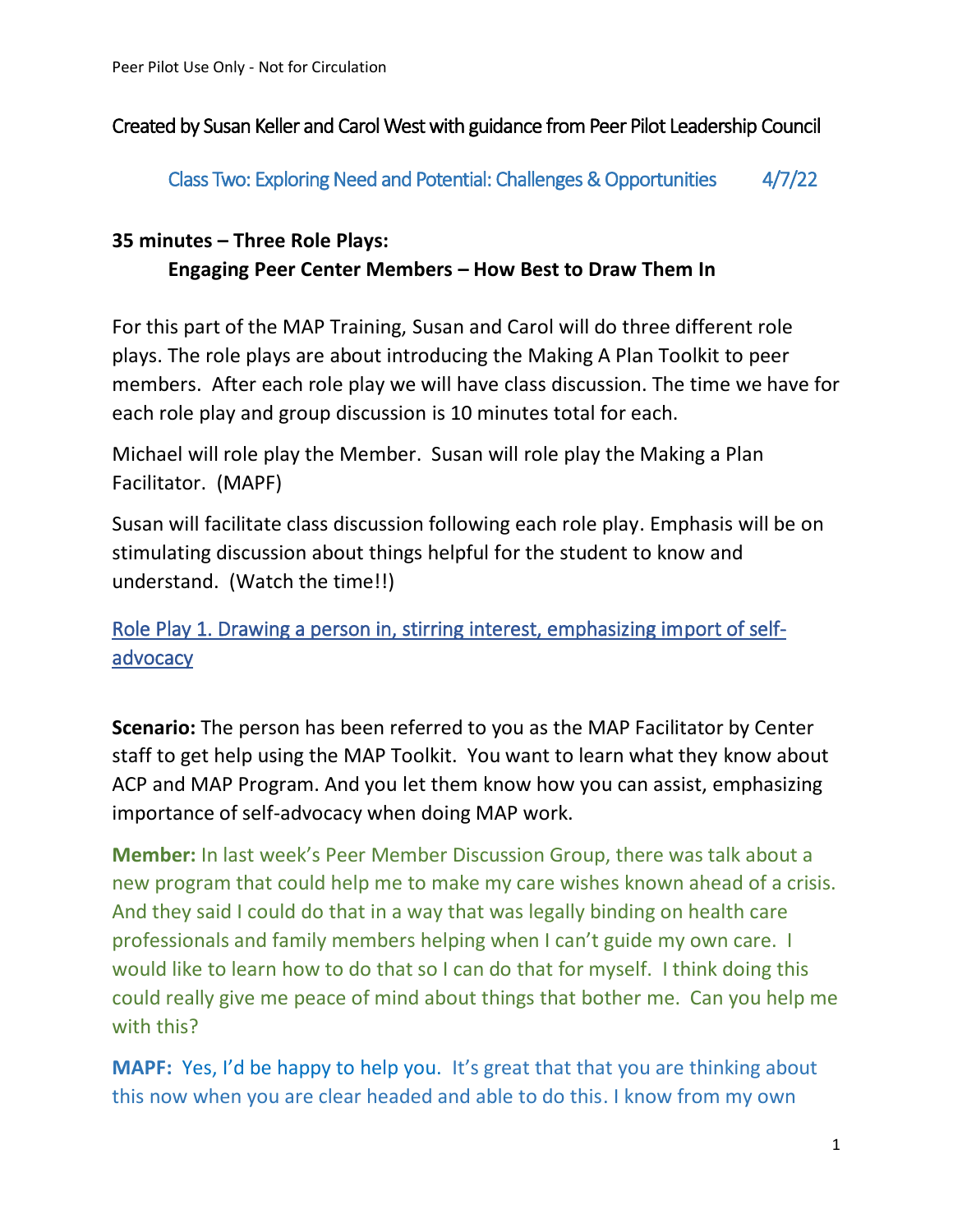experience that I am not always able to think clearly during those difficult times. You probably have thought some about what you would like to have happen. This will help you make your wishes known ahead of time, while you are well. That is what the Making A Plan Toolkit is all about. So . . . let's get started.

Do you know about Advance Care Planning, or have you ever done an advance care plan of any kind?

**Member**: I remember that my mom did something like that when she had a stroke a few years ago. She wanted my brother to know what kind of care she wants if her condition got bad. But I really don't know how that would work for me. Mom said that it helped her relax about what would happen to her when the time came that she could not speak for herself. My brother was also less anxious knowing what Mom's wishes are. I am not sure how this is relevant to me since I am not dying?

**MAPF:** Advance Care Planning is **about living** through serious illness and the ending of life. Any one of us can have an accident, a serious illness or something else that makes it impossible for us to speak for ourselves. A mental health crisis is recognized as a serious illness under the law. That is what is so great about the Making A Plan Toolkit. We can state our mental health needs ahead of a crisis.

Have you ever written a Wellness Recovery Action Plan (WRAP) plan? MAP is very similar only it is more official. MAP includes instruction about mental health too and is legally binding because we make it part of our advance health care directive.

**Member:** That sounds all well and good but complicated. Can you do that for me?

**MAPF:** This will be your plan expressing your wishes, so it needs to be thought through and written by you. I am here to be your guide and a sounding board to help you think through your choices. The MAP workbook is easy to use and was developed by people just like us having lived experience with mental health challenges and other serious illnesses.

**Member:** OK I would like to learn more.

**MAPF:** Great! Let's take one step at a time. For today, we'll begin with what you already know. What your mom did is called Advance Care Planning. It sounds like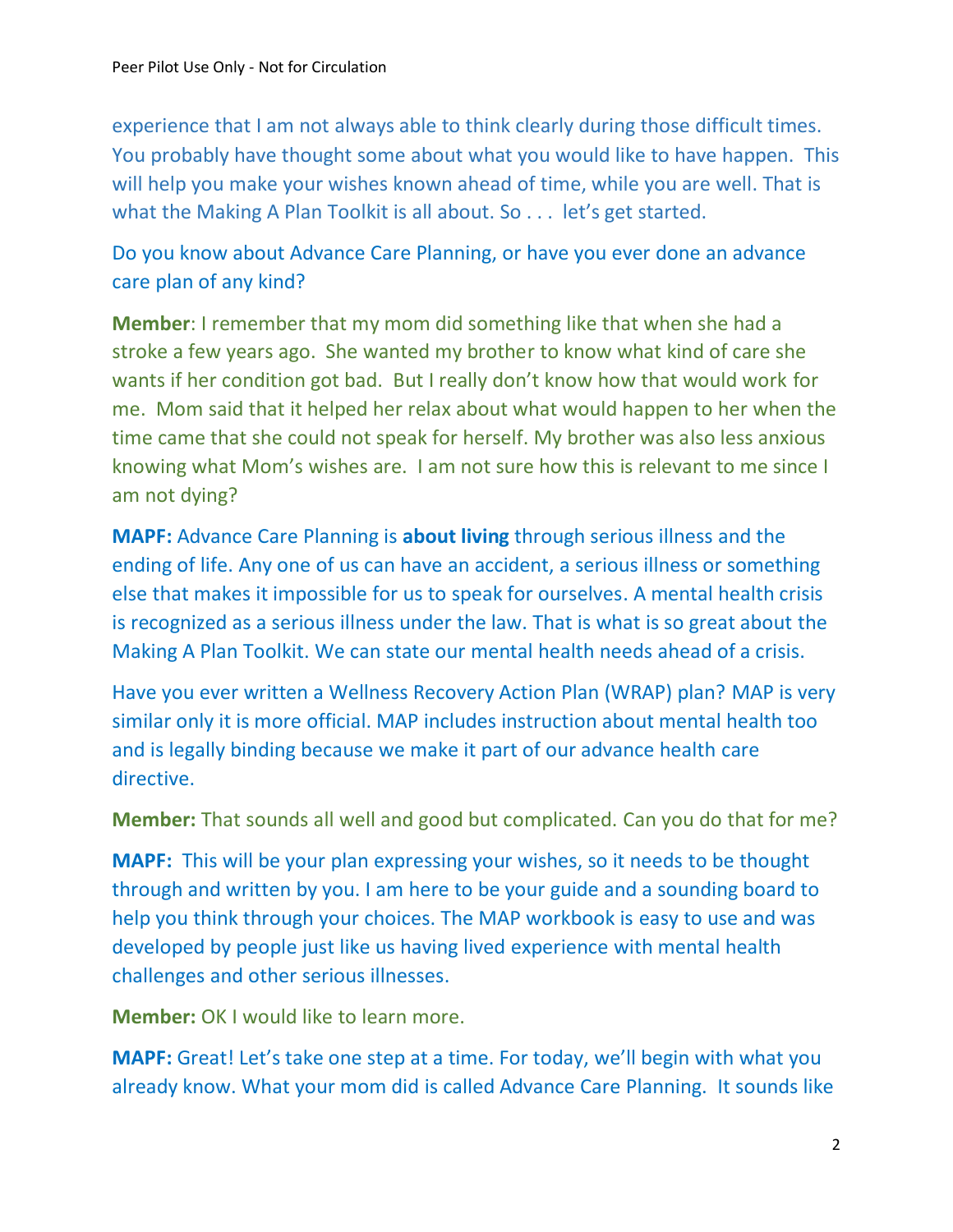she created an Advance Health Care Directive which allows her to name your brother to guide her care if she is not able to do so herself. The Advance Directive would give your brother and her health care providers instruction about what to do if she couldn't speak for herself. In that case, your brother would make decisions on her behalf about the care she should receive, honoring her wishes. It's very common for people to do that concerning their physical health care wishes. Does this sound familiar?

**Member:** Yes, now that you explain it that way, I do think that's what mom did. She told me John would look after her when she can't speak for herself. She assured me that he knows what to do because she told him what she wants when that time comes and not to worry.

**MAPF:** So, what we are talking about with the Making A Plan Toolkit, or MAP as we call it, is basically the same thing. But MAP is doing advance care planning with mental health in mind. The MAP materials are user friendly with easy-to-read documents created by peers for peers with the help of behavioral health professionals. MAP was created especially for people living with mental health challenges to empower them to receive care desired in times of crisis.

Have you had a chance to look at the MAP Toolkit?

**Member :** No I haven't. In class last week they just talked a little about what it is but didn't really show us anything. They said we should come see you if we were interested to learn more and get a copy.

**MAPF:** Wonderful. Is this a good time to begin working on this?

**Member:** Yes it is.

**MAPF:** To begin, I will give you a copy of the MAP Toolkit and this Ziploc bag for you to keep it all together. For confidentiality reasons, we cannot keep your personal MAP materials here in the Peer Center. You must keep them with you and bring each time you come to meet with me and do MAP work. Is this ok with you?

**Member:** Yes, that will work fine, thank you.

**End Role Play 1**

**Class Discussion**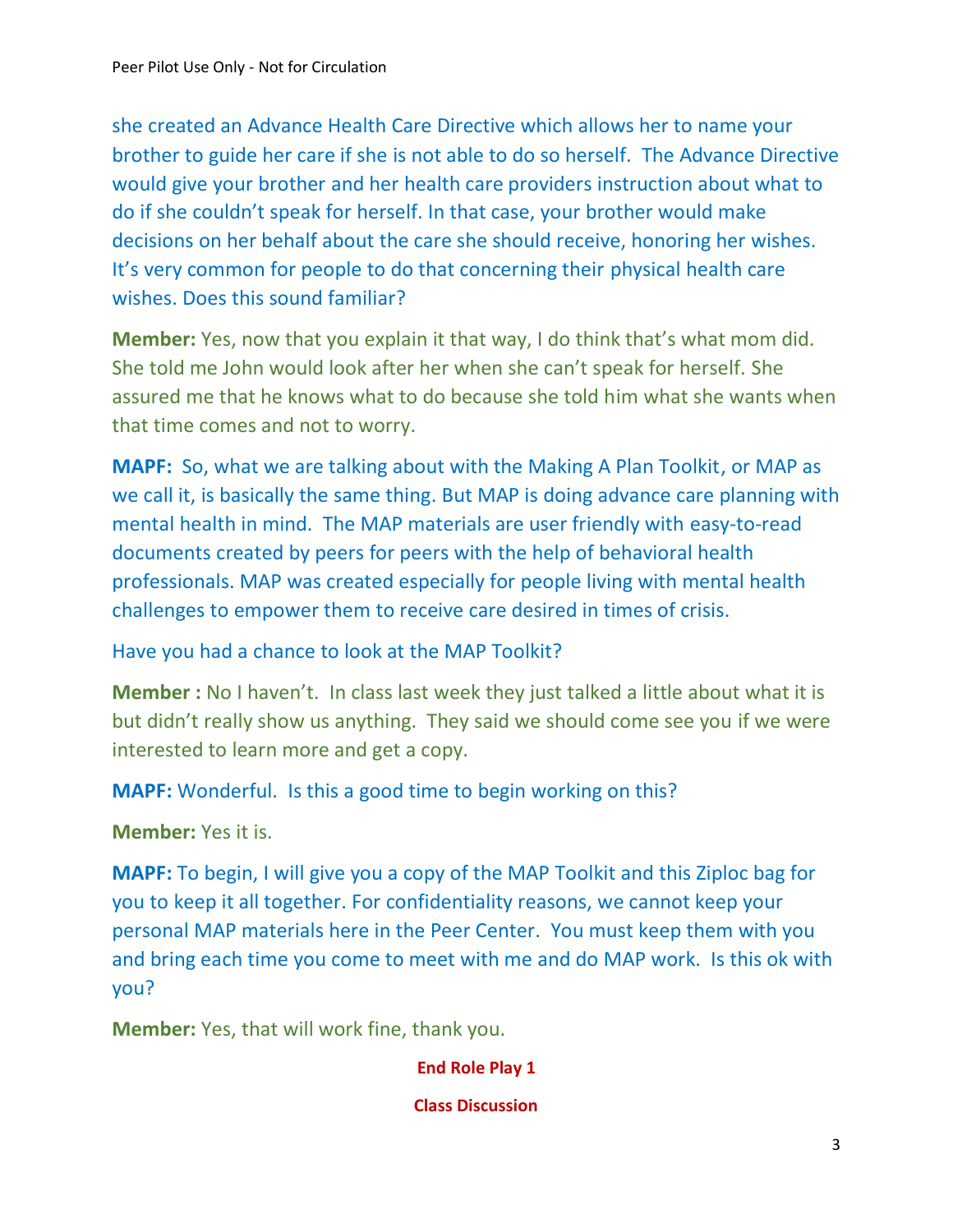### Role Play 2. Introducing the MAP Toolkit and how it works

**Scenario:** The peer member is beginning their first MAP work session with you using the MAP Toolkit. To open the work session, you will give them a copy of the MAP Toolkit, let them know how you can assist them using that, and determine if they would like to proceed working with you to do advance care planning with mental health in mind using the MAP Toolkit. For today, you can follow along using your own MAPF Toolkit if you want to do that.

**MAPF:** Hello **MAPF:** Hello **MAPF:** Hello **MAPF:** Hello **MAPF:** MELLO **MAPF:** MELLO **MAPF:** MELLO **MAPF:** MELLO **MAPF:** MELLO **MAPF:** MELLO **MAPF:** MELLO **MAPF:** MELLO **MAPF:** MELLO **MAPF:** MELLO **MAPF:** MELLO **MAPF:** MELL plan using the Making and Plan (MAP) toolkit. Using the copy I gave you, let's review this together.

**Member:** Yes that would help me get an idea of what is involved

**MAPF:** If you open your MAP tool kit the first thing you will find is the coversheet. Let's see what all the component parts of the MAP toolkit are by looking at the cover sheet.

**Member:** Is this the form you are talking about?

**MAPF:** Yes, that's the one. It's your guide to all the parts of the toolkit. Let's review that briefly. . . . (do)

Now to get started, pull out the booklet that says: "Part 1: Workbook"

#### Wait for member to look through their packet

**Member:** Is this it?

**MAPF:** Yes that is it. If you look on page 4 there is a table of contents outlining the steps in the workbook. Do you have any questions so far?

**Member:** Yes I see in the contents of part one a reference to "Part II: Forms" what is that?

**MAPF:** Let us take a look in the toolkit package and see if we can find the section labeled Part II Forms?

**Member:** Oh! I see, here it is. (Shows Part II )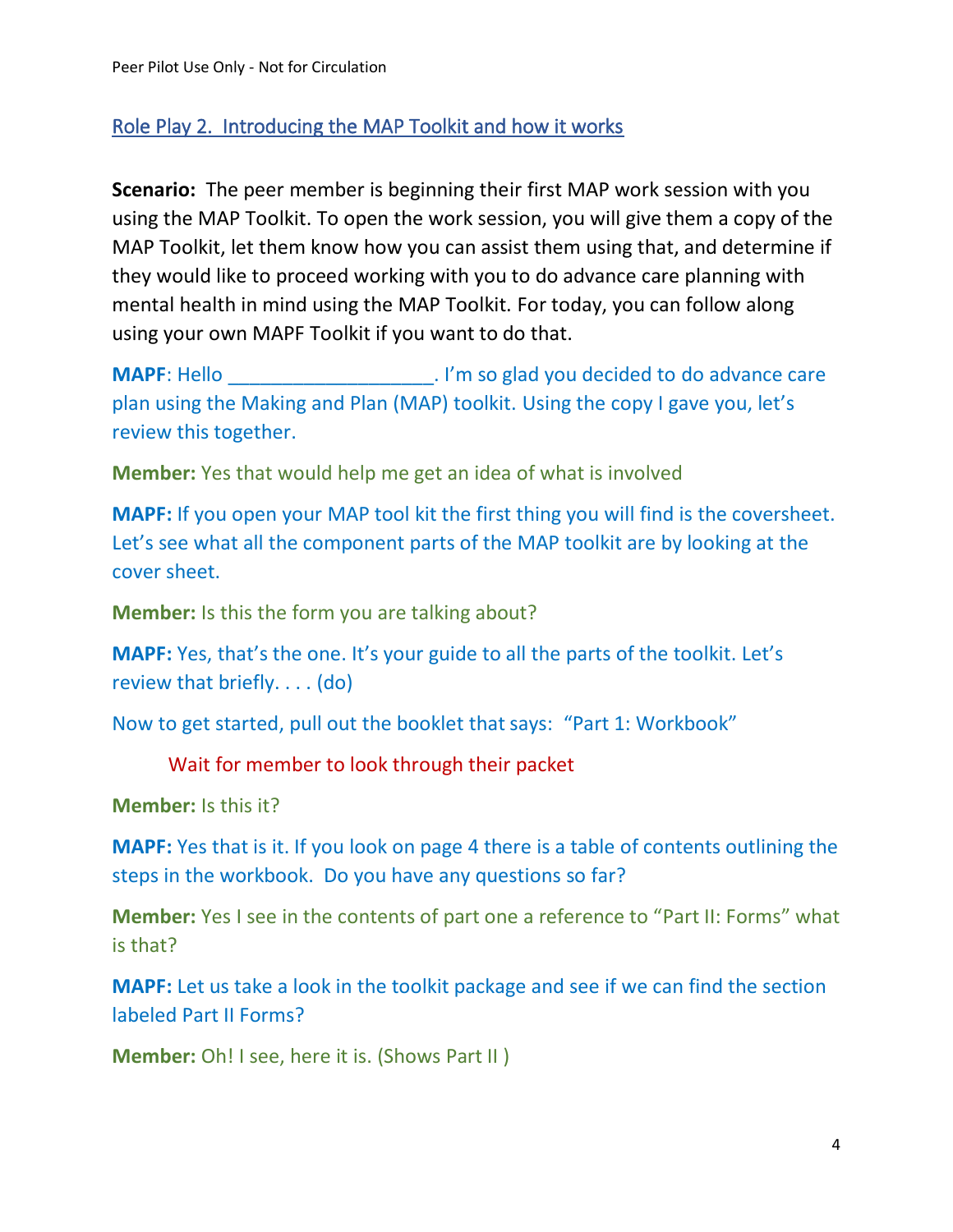**MAPF:** Yes, that's it! Let's look inside. Part II contains two forms you will need to need to fill in as part of your advanced care plan. One is the "Advanced Care Directive" form, and the other is the "Personal Request" form

**Member:** When will we fill these in?

**MAPF:** After our review today, you can take your Toolkit with you and begin completing it yourself. You may want to work with a family member or friend you think of as a Trusted Helper. The workbook gives you guidance about doing that too. Fill out all you can. Then come back in to meet with me again if you'd like my help along the way. Here at the Center I can do 2 more work sessions helping you with MAP work if you like. You just need to let me know when you would like to schedule another work session and we'll find a time that works. It's just like how we do peer counseling sessions here at the Center. MAP sessions can be up to 30 minutes long if need be each time we meet including today.

**Member:** If I start on my own and I have questions who do I ask?

**MAPF:** If you are working with a Trusted Helper, see if they could help answer your questions. It's best to go through the entire Toolkit reading things carefully and reflecting on issues before you actually begin completing the forms. I suggest you do that and make some notes along the way. Then schedule another MAP work session to come in and meet with me to talk over your questions and work on completing your documents. It is important to read the Cover Sheet and Workbook carefully as that will answer many questions you may have and provide you with good guidance.

**Member:** That sounds good, I'll do that. . . . Now, what I'm wondering is: How will I know that I completed my documents correctly?

**MAPF:** We can schedule a session to review those together.

**Member:** If I would like to do MAP with your assistance, when can we start?

**MAPF:** We can start today and then schedule 1 or 2 more sessions for me to help you complete the documents.

**Member:** That would be great. Let's get started!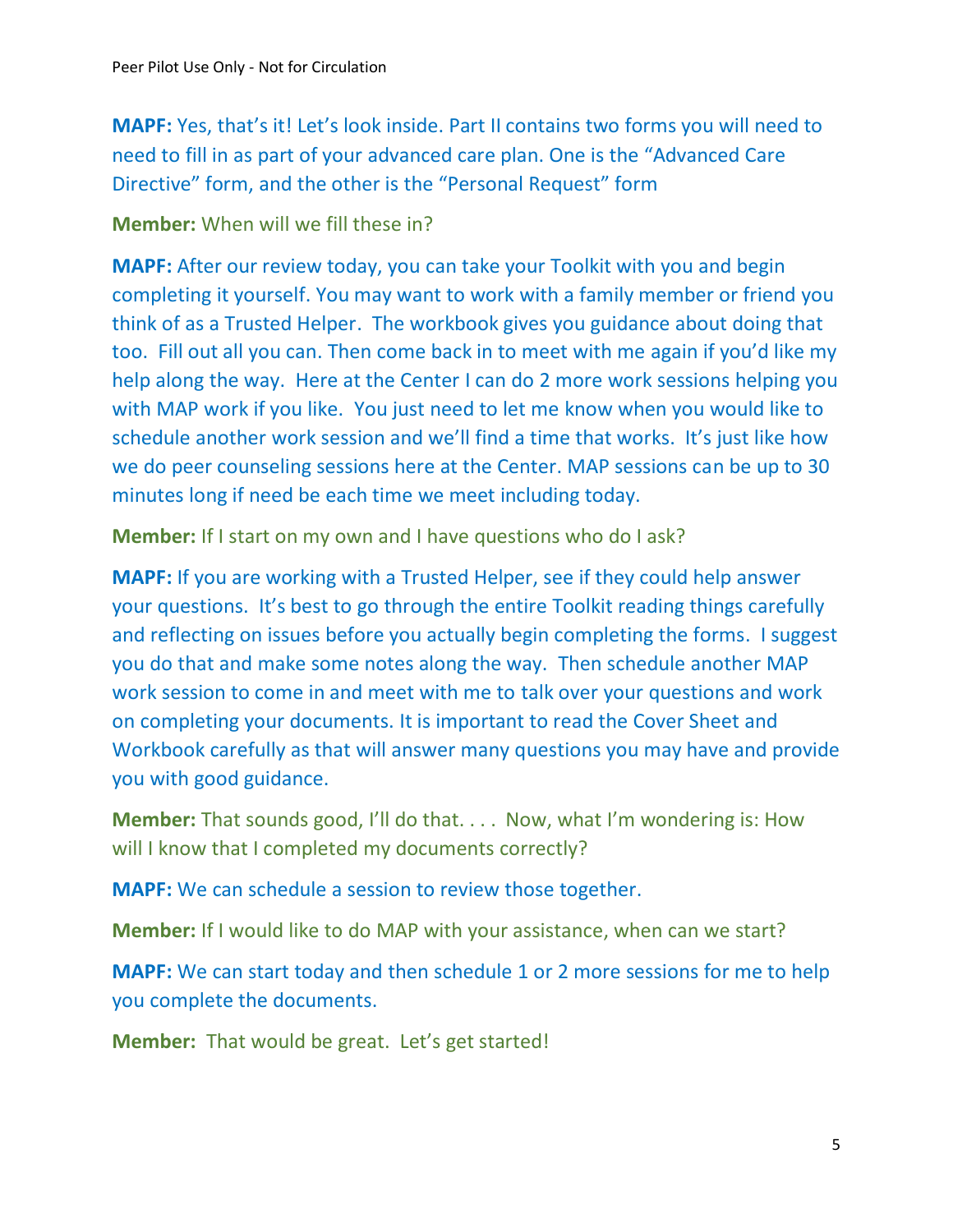**MAPF:** We need to be aware that some of the topics in this workbook are very personal. So it would be better if we find a place that is quiet and private to maintain confidentiality. Is there some place here that you would feel more comfortable or is this ok where we are?

**Member:** We could use the small conference room at the peer center. I will check with the center manager if that would be OK

**MAPF:** There is one thing that is important for you to think about before we start. Doing this work might bring up some topics that could cause an emotional response and a need for deeper discussion or peer support. This would be something not directly related to completion of your advance care plan but none the less important to talk about.

We need to be thinking about what we would do if that happens. **You** are in the driver's seat on this. You could make note of the issue and then schedule a time to meet for peer support about that later. Or, if you prefer, we can stop work on MAP and switch to peer support right away if we have time needed. So, I want you to be thinking about how you want to handle if that occurs. For now I just want you to be aware that this could happen. If it does we'll decide how to handle it in the moment if that works for you.

**Member:** Yes, I'm good with that. Thanks for letting me know that. If something feels urgent to address I will let you know. I would like to get the MAP process done in as short a time as possible so I probably would postpone additional peer support for later.

**MAPF:** Great let's get started!

End of roleplay 2

Class Discussion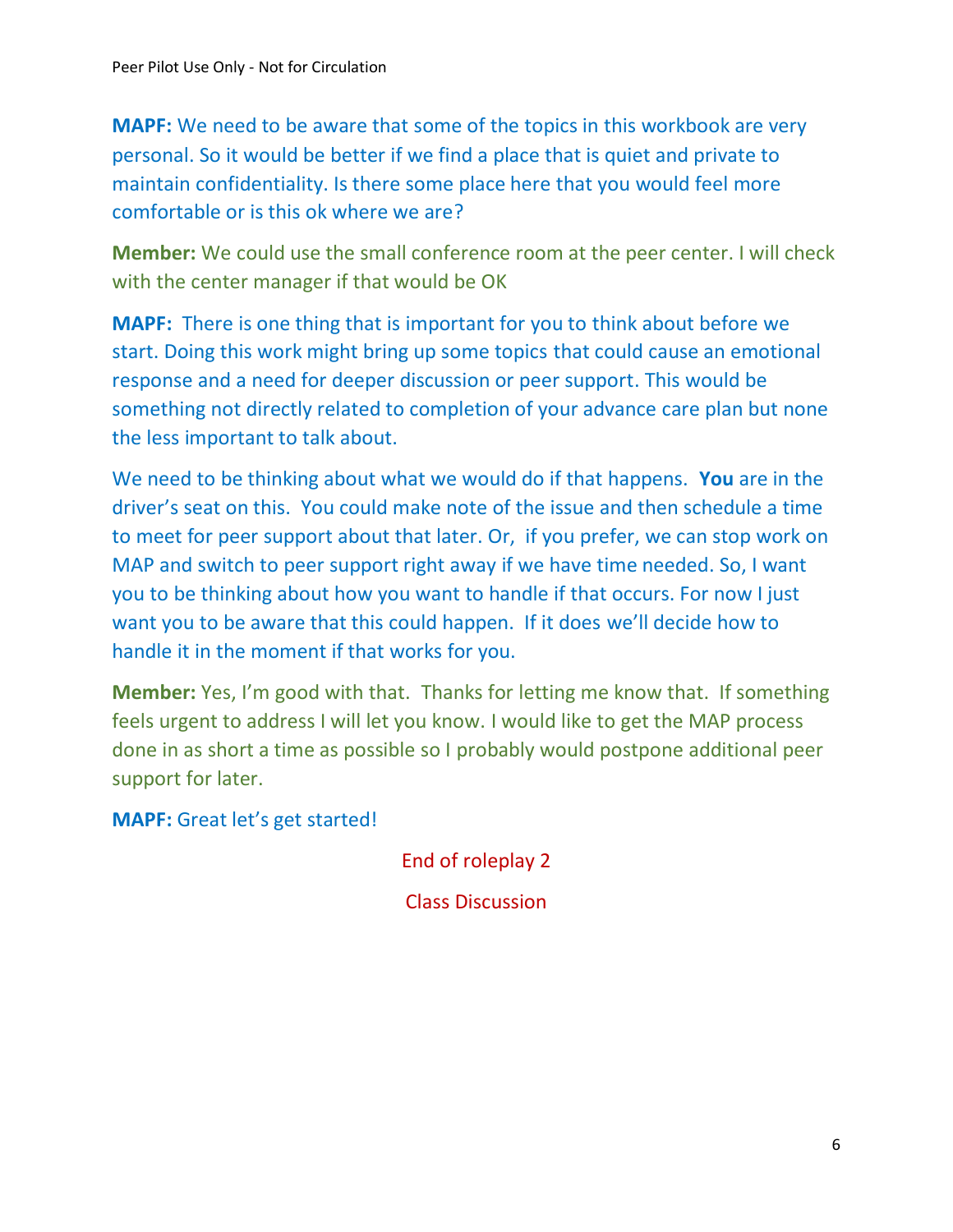# **Role Play 3: Beginning the ACP/MH conversation using the MAP Workbook & trigger issues**

**Scenario:** This role play illustrates how we can orient the person in terms of things that MAP may trigger and how to handle if an issue arises that requires peer support.

**MAPF:** As you know, the MAP Toolkit addresses what kind of care we want if we can't guide our own care. That could happen if we had an accident, had to have surgery, were seriously ill or had a health or mental health crisis making it impossible to direct our own care.

Thinking about all of this may trigger things for you that would best be addressed in a peer support session. It is important that you always feel in control of this process. You are in the driver's seat and I am here to be your navigator. This will be your plan, and you get decide all the steps along the way.

To begin now, what kinds of support do you need to feel in control?

**Member:** I need for us to be in a quiet private place.

**MAPF:** Is there a place here that you would prefer for us to work?

**Member:** We could use the picnic bench outside the peer center. It is in the shade, has a bench and a table. It is away from the main entrance and parking lot so it would be quiet and relatively private.

**MAPF:** Sounds good. We can spend up to three sessions together working to complete the MAP workbook and forms. What day and time works best for you? Let me look at my calendar too.

**Member:** Mondays at 2pm will work best for me.

**MAPF:** Mondays at 2pm will work for me too.

**Member:** Ok that is a date! I am looking forward to getting started.

**MAPF:** Before we meet again, please read carefully through the work book and think about how you want to answer questions that come up as you do that.

**Member:** O.K. I will read through the workbook before I see you next time and start thinking about what I would like to include in my plan.